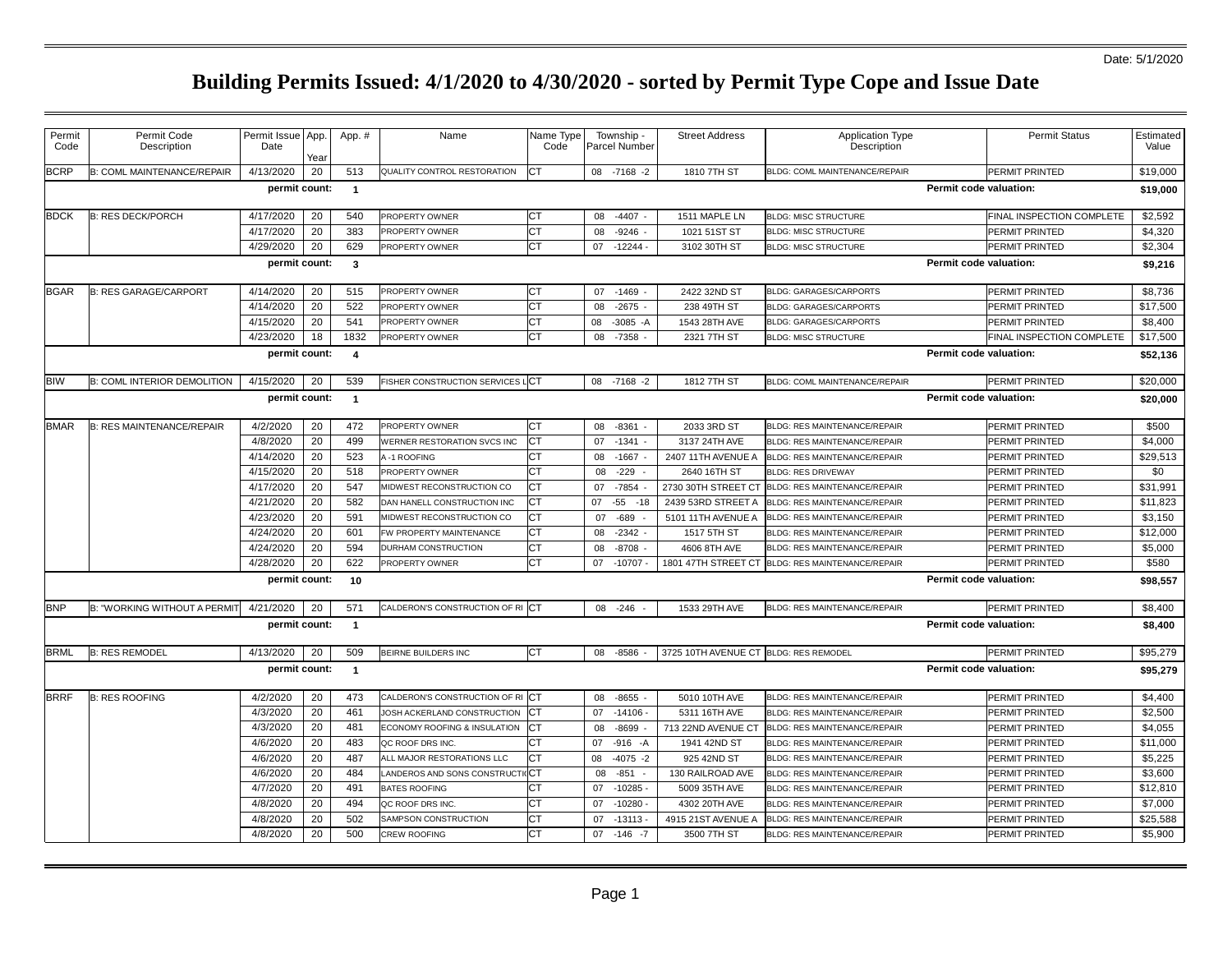| Permit<br>Code | Permit Code<br>Description | Permit Issue App.<br>Date | Year | App. #         | Name                             | Name Type<br>Code | Township -<br>Parcel Number | <b>Street Address</b> | <b>Application Type</b><br>Description | <b>Permit Status</b>      | Estimated<br>Value |
|----------------|----------------------------|---------------------------|------|----------------|----------------------------------|-------------------|-----------------------------|-----------------------|----------------------------------------|---------------------------|--------------------|
| BRRF           | B: RES ROOFING             | 4/9/2020                  | 20   | 503            | <b>A&amp;J CONSTRUCTION</b>      | <b>CT</b>         | 08<br>-1959                 | 1708 16TH ST          | BLDG: RES MAINTENANCE/REPAIR           | PERMIT PRINTED            | \$2,800            |
|                |                            | 4/13/2020                 | 20   | 511            | JOSH ACKERLAND CONSTRUCTION      | СT                | 07<br>$-1405$               | 2408 31ST ST          | <b>BLDG: RES MAINTENANCE/REPAIR</b>    | PERMIT PRINTED            | \$5,000            |
|                |                            | 4/13/2020                 | 20   | 512            | QC ROOF DRS INC.                 |                   | $-7432$<br>08               | 2103 12TH ST          | <b>BLDG: RES MAINTENANCE/REPAIR</b>    | PERMIT PRINTED            | \$2,400            |
|                |                            | 4/14/2020                 | 20   | 520            | QUALITY CONTROL RESTORATION      | CT                | $-13850$<br>07              | 3711 77TH STREET CT   | BLDG: RES MAINTENANCE/REPAIR           | PERMIT PRINTED            | \$10,200           |
|                |                            | 4/14/2020                 | 20   | 532            | FOLEY CONTRACTING LLC            | CТ                | $-9511 -$<br>07             | 3403 49TH ST          | BLDG: RES MAINTENANCE/REPAIR           | PERMIT PRINTED            | \$5,800            |
|                |                            | 4/14/2020                 | 20   | 523            | <b>A-1 ROOFING</b>               | СT                | $-1667 -$<br>08             | 2407 11TH AVENUE A    | BLDG: RES MAINTENANCE/REPAIR           | PERMIT PRINTED            | \$29,513           |
|                |                            | 4/14/2020                 | 20   | 519            | WIRTALA CONSTRUCTION INC, PAUL   | СT                | $-3385 -$<br>08             | 1521 27TH ST          | BLDG: RES MAINTENANCE/REPAIR           | PERMIT PRINTED            | \$2,500            |
|                |                            | 4/14/2020                 | 20   | 516            | PROPERTY OWNER                   | CТ                | $-3888$<br>08               | 1613 14TH AVE         | BLDG: RES MAINTENANCE/REPAIR           | PERMIT PRINTED            | \$2,000            |
|                |                            | 4/15/2020                 | 20   | 542            | RIVER CITIES ROOFING & MORE      | СT                | $-11493 -$<br>07            | 3445 54TH ST          | BLDG: RES MAINTENANCE/REPAIR           | PERMIT PRINTED            | \$7,400            |
|                |                            | 4/17/2020                 | 20   | 546            | OLDE TOWN ROOFING                | СT                | $-7754$<br>07               | 2400 31ST AVENUE CT   | BLDG: RES MAINTENANCE/REPAIR           | PERMIT PRINTED            | \$43,068           |
|                |                            | 4/17/2020                 | 20   | 544            | FOLEY CONTRACTING LLC            | <b>CT</b>         | $-8193 - 1$<br>08           | 5324 10TH AVE         | BLDG: RES MAINTENANCE/REPAIR           | PERMIT PRINTED            | \$4,800            |
|                |                            | 4/20/2020                 | 20   | 557            | QC GENERAL, INC                  | CТ                | $-10370 -$<br>07            | 1308 48TH ST          | BLDG: RES MAINTENANCE/REPAIR           | PERMIT PRINTED            | \$7,800            |
|                |                            | 4/20/2020                 | 20   | 564            | <b>VERN'S HOME IMPROVEMENT</b>   | СT                | $-10723 -$<br>07            | 3437 52ND ST          | BLDG: RES MAINTENANCE/REPAIR           | PERMIT PRINTED            | \$5,800            |
|                |                            | 4/20/2020                 | 20   | 560            | QUALITY CONSTRUCTION SVCS INC    | СT                | $-10749 -$<br>07            | 3444 52ND ST          | BLDG: RES MAINTENANCE/REPAIR           | PERMIT PRINTED            | \$14,800           |
|                |                            | 4/20/2020                 | 20   | 559            | QUALITY CONSTRUCTION SVCS INC    | CT                | $-10818 -$<br>07            | 4620 47TH ST          | BLDG: RES MAINTENANCE/REPAIR           | PERMIT PRINTED            | \$7,500            |
|                |                            | 4/20/2020                 | 20   | 558            | <b>VERN'S HOME IMPROVEMENT</b>   | СT                | $-1668$<br>07               | 1825 32ND ST          | BLDG: RES MAINTENANCE/REPAIR           | PERMIT PRINTED            | \$4,100            |
|                |                            | 4/20/2020                 | 20   | 561            | QC ROOF DRS INC.                 | <b>CT</b>         | $-103 - 1$<br>08            | 1872 19TH AVE         | BLDG: RES MAINTENANCE/REPAIR           | PERMIT PRINTED            | \$10,500           |
|                |                            | 4/20/2020                 | 20   | 556            | QC GENERAL, INC                  | СT                | $-6699 - 7$<br>08           | 2660 12TH ST          | BLDG: RES MAINTENANCE/REPAIR           | PERMIT PRINTED            | \$5,800            |
|                |                            | 4/21/2020                 | 20   | 580            | RIVER CITIES ROOFING & MORE      | CT                | -9484<br>07                 | 3407 50TH ST          | BLDG: RES MAINTENANCE/REPAIR           | PERMIT PRINTED            | \$2,700            |
|                |                            | 4/21/2020                 | 20   | 575            | QC ROOF DRS INC.                 |                   | $-9855$<br>07               | 3561 49TH ST          | <b>BLDG: RES MAINTENANCE/REPAIR</b>    | PERMIT PRINTED            | \$8,400            |
|                |                            | 4/21/2020                 | 20   | 571            | CALDERON'S CONSTRUCTION OF RICT  |                   | $-246 -$<br>08              | 1533 29TH AVE         | <b>BLDG: RES MAINTENANCE/REPAIR</b>    | PERMIT PRINTED            | \$8,400            |
|                |                            | 4/21/2020                 | 20   | 578            | PROPERTY OWNER                   | СT                | 08<br>$-4071 - 1$           | 825 42ND ST           | BLDG: RES MAINTENANCE/REPAIR           | FINAL INSPECTION COMPLETE | \$1,920            |
|                |                            | 4/21/2020                 | 20   | 579            | MIDWEST COMPLETE CONSTRUCTIOCT   |                   | $-5016 -$<br>08             | 1619 16TH AVE         | BLDG: RES MAINTENANCE/REPAIR           | PERMIT PRINTED            | \$7,285            |
|                |                            | 4/21/2020                 | 20   | 566            | 33 CARPENTERS CONSTRUCTION IN CT |                   | $-7883$<br>08               | 1925 15TH STREET A    | BLDG: RES MAINTENANCE/REPAIR           | PERMIT PRINTED            | \$14.061           |
|                |                            | 4/21/2020                 | 20   | 568            | <b>A&amp;J CONSTRUCTION</b>      | CТ                | $-843 - 2$<br>08            | 166 RAILROAD AVE      | BLDG: RES MAINTENANCE/REPAIR           | PERMIT PRINTED            | \$9,000            |
|                |                            | 4/22/2020                 | 20   | 585            | TRUJILLO CONSTRUCTION            | СT                | $-3315$<br>08               | 1908 23RD STREET A    | BLDG: RES MAINTENANCE/REPAIR           | PERMIT PRINTED            | \$3,600            |
|                |                            | 4/22/2020                 | 20   | 586            | BILL'S HOME IMPROVEMENT          | СT                | $-3461 -$<br>08             | 2320 13TH ST          | BLDG: RES MAINTENANCE/REPAIR           | PERMIT PRINTED            | \$1,900            |
|                |                            | 4/23/2020                 | 20   | 588            | JOSH ACKERLAND CONSTRUCTION      | СT                | $-1443$<br>07               | 2457 32ND ST          | <b>BLDG: RES MAINTENANCE/REPAIR</b>    | PERMIT PRINTED            | \$11,324           |
|                |                            | 4/23/2020                 | 20   | 590            | PROPERTY OWNER                   | СT                | $-5822 -$<br>07             | 4503 21ST AVE         | BLDG: RES MAINTENANCE/REPAIR           | PERMIT PRINTED            | \$1,140            |
|                |                            | 4/23/2020                 | 20   | 589            | CREW ROOFING                     | СT                | $-6676 -$<br>08             | 2952 11TH AVENUE C    | BLDG: RES MAINTENANCE/REPAIR           | FINAL INSPECTION COMPLETE | \$2,000            |
|                |                            | 4/27/2020                 | 20   | 606            | QC ROOF DRS INC.                 | СT                | $-10386 -$<br>07            | 3568 13TH ST          | BLDG: RES MAINTENANCE/REPAIR           | PERMIT PRINTED            | \$10,000           |
|                |                            | 4/27/2020                 | 20   | 608            | BATES ROOFING                    | СT                | 07<br>$-159 - 1$            | 1200 36TH AVE         | BLDG: RES MAINTENANCE/REPAIR           | PERMIT PRINTED            | \$8,170            |
|                |                            | 4/27/2020                 | 20   | 609            | FISHER CONSTRUCTION SERVICES     | .CT               | $-3259$<br>08               | 1854 25TH ST          | BLDG: RES MAINTENANCE/REPAIR           | PERMIT PRINTED            | \$7,000            |
|                |                            | 4/27/2020                 | 20   | 605            | QC ROOF DRS INC                  | СT                | $-8447 -$<br>08             | 3300 16TH ST          | BLDG: RES MAINTENANCE/REPAIR           | PERMIT PRINTED            | \$13,000           |
|                |                            | 4/29/2020                 | 20   | 628            | PROPERTY OWNER                   | СT                | $-4491 -$<br>08             | 1505 3RD ST           | BLDG: RES MAINTENANCE/REPAIR           | PERMIT PRINTED            | \$150              |
|                |                            | 4/29/2020                 | 20   | 630            | PROPERTY OWNER                   | СT                | $-7575 -$<br>08             | 403 48TH ST           | <b>BLDG: RES MAINTENANCE/REPAIR</b>    | PERMIT PRINTED            | \$1,800            |
|                |                            | 4/30/2020                 | 20   | 634            | PROPERTY OWNER                   | CТ                | $-992 - B$<br>07            | 2607 47TH ST          | BLDG: RES MAINTENANCE/REPAIR           | PERMIT PRINTED            | \$6,000            |
|                |                            | permit count:             |      | 47             |                                  |                   |                             |                       |                                        | Permit code valuation:    | \$371,709          |
| <b>BRSA</b>    | <b>B: RES ADDITION</b>     | 4/8/2020                  | 20   | 498            | MIDWEST COMPLETE CONSTRUCTIOCT   |                   | $-8878$ -<br>08             | 2816 2ND ST           | <b>BLDG: RES ADDITION</b>              | PERMIT PRINTED            | \$16,000           |
|                |                            | 4/27/2020                 | 20   | 596            | RYAN BEEMAN CONSTRUCTION INC CT  |                   | $-9298$<br>08               | 2713 8TH STREET CT    | <b>BLDG: RES ADDITION</b>              | PERMIT PRINTED            | \$35,000           |
|                |                            | permit count:             |      | $\overline{2}$ |                                  |                   |                             |                       |                                        | Permit code valuation:    | \$51,000           |
| <b>BRSD</b>    | <b>B: RES SIDING</b>       | 4/3/2020                  | 20   | 482            | CALDERON'S CONSTRUCTION OF RICT  |                   | $-8167$<br>08               | 1137 29TH ST          | BLDG: RES MAINTENANCE/REPAIR           | PERMIT PRINTED            | \$8,000            |
|                |                            | 4/6/2020                  | 20   | 483            | QC ROOF DRS INC.                 | CT                | 07 -916 -A                  | 1941 42ND ST          | BLDG: RES MAINTENANCE/REPAIR           | PERMIT PRINTED            | \$11,000           |
|                |                            |                           |      |                |                                  |                   |                             |                       |                                        |                           |                    |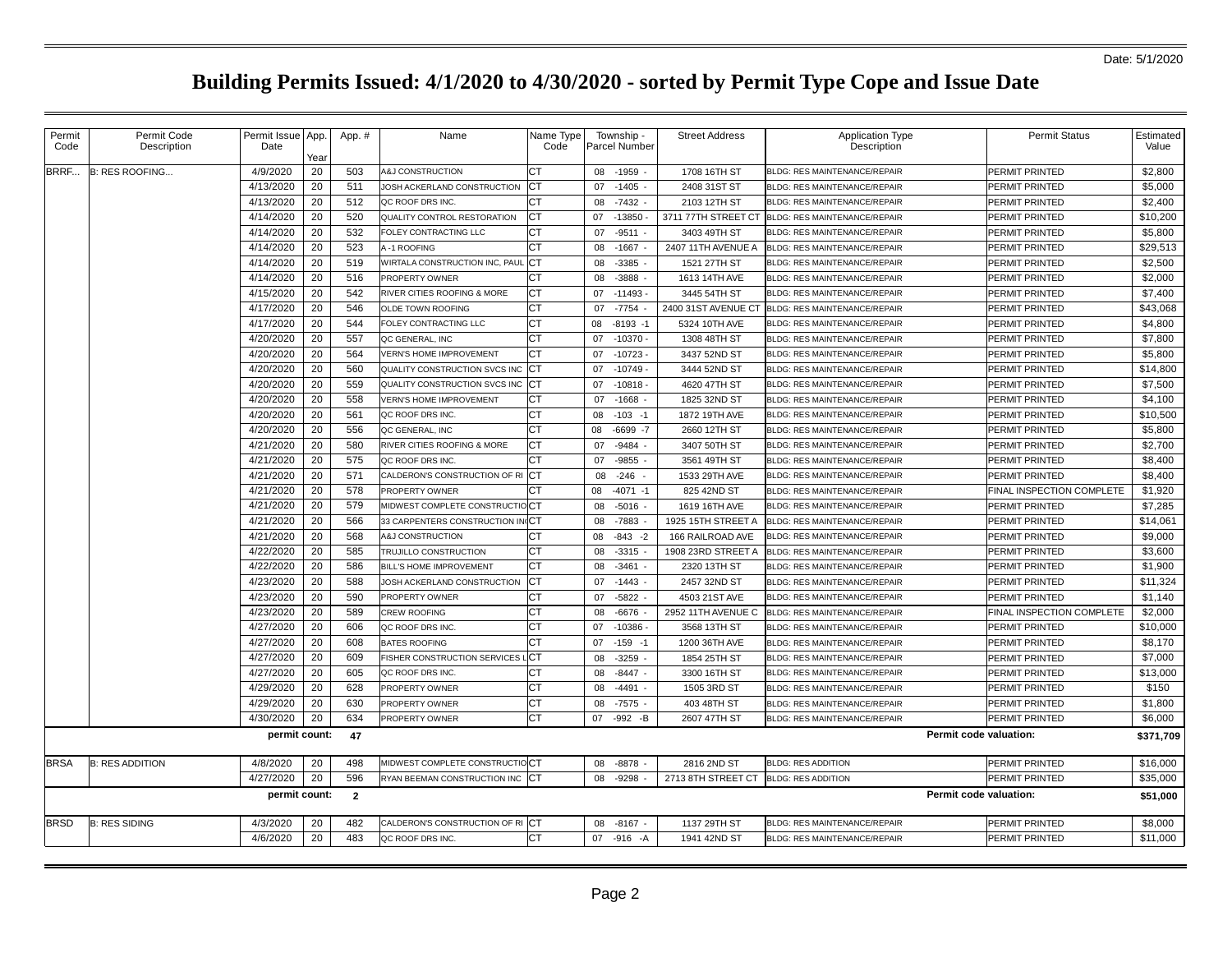| Permit<br>Code   | Permit Code<br>Description                                | Permit Issue App.<br>Date | Year | App. #         | Name                                                   | Name Type<br>Code | Township -<br>Parcel Number | <b>Street Address</b>            | Application Type<br>Description       | <b>Permit Status</b>   | Estimated<br>Value |
|------------------|-----------------------------------------------------------|---------------------------|------|----------------|--------------------------------------------------------|-------------------|-----------------------------|----------------------------------|---------------------------------------|------------------------|--------------------|
| BRSD             | B: RES SIDING                                             | 4/14/2020                 | 20   | 523            | A-1 ROOFING                                            | СT                | 08<br>-1667                 | 2407 11TH AVENUE A               | BLDG: RES MAINTENANCE/REPAIR          | PERMIT PRINTED         | \$29,513           |
|                  |                                                           | 4/17/2020                 | 20   | 548            | DAN HANELL CONSTRUCTION INC                            | СT                | $-13900$<br>07              | 3536 49TH ST                     | <b>BLDG: RES MAINTENANCE/REPAIR</b>   | PERMIT PRINTED         | \$22,000           |
|                  |                                                           | 4/20/2020                 | 20   | 562            | TRUJILLO CONSTRUCTION                                  | CТ                | 08<br>-448                  | 2118 8TH AVE                     | <b>BLDG: RES MAINTENANCE/REPAIR</b>   | PERMIT PRINTED         | \$4,200            |
|                  |                                                           | 4/21/2020                 | 20   | 582            | DAN HANELL CONSTRUCTION INC                            | CТ                | $-55$<br>07<br>$-18$        | 2439 53RD STREET A               | <b>BLDG: RES MAINTENANCE/REPAIR</b>   | PERMIT PRINTED         | \$11,823           |
|                  |                                                           | 4/30/2020                 | 20   | 631            | PROPERTY OWNER                                         | СT                | 07<br>$-9454$               | 4104 17TH AVE                    | BLDG: RES MAINTENANCE/REPAIR          | PERMIT PRINTED         | \$3,550            |
|                  |                                                           | permit count:             |      | $\overline{7}$ |                                                        |                   |                             |                                  |                                       | Permit code valuation: | \$90,086           |
| BSMT             | <b>B: RES BASEMENT WATERPROOF</b>                         | 4/3/2020                  | 20   | 477            | MIDWEST RECONSTRUCTION CO                              | СT                | -7860<br>08                 | 1824 13TH ST                     | <b>BLDG: RES MAINTENANCE/REPAIR</b>   | PERMIT PRINTED         | \$12,422           |
|                  |                                                           | 4/6/2020                  | 20   | 486            | ABSOLUTELY DRY BASEMENT WATE                           | IСТ               | 07<br>$-5808$               | 4513 22ND AVE                    | <b>BLDG: RES MAINTENANCE/REPAIR</b>   | PERMIT PRINTED         | \$4,800            |
|                  |                                                           | 4/6/2020                  | 20   | 488            | MIDWEST RECONSTRUCTION CO                              | <b>CT</b>         | $-4653 - 1$<br>08           | 4411 7TH AVE                     | <b>BLDG: RES MAINTENANCE/REPAIR</b>   | PERMIT PRINTED         | \$4,415            |
|                  |                                                           | permit count:             |      | $\mathbf{3}$   |                                                        |                   |                             |                                  |                                       | Permit code valuation: | \$21,637           |
| <b>BW</b>        | <b>B: WRECK MISC STRUCTURE</b>                            | 4/23/2020                 | 20   | 593            | CENTER POINT CONSTRUCTION SER CT                       |                   | 07 -7789 -2                 | 4040 36TH AVENUE CT              | WRECK: ALL OTHER BUILDINGS/STRUCTURES | PERMIT PRINTED         | \$1,230            |
|                  |                                                           | 4/30/2020                 | 20   | 635            | <b>RED STAR INC</b>                                    | СT                | $-359$<br>07                | 4515 34TH ST                     | WRECK: ALL OTHER BUILDINGS/STRUCTURES | PERMIT PRINTED         | \$0                |
|                  | $\overline{2}$<br>Permit code valuation:<br>permit count: |                           |      |                |                                                        |                   |                             |                                  |                                       |                        |                    |
| <b>BWKH</b>      | <b>B: WRECK HOUSE</b>                                     | 4/7/2020                  | 20   | 490            | HERITAGE WESLEYAN CHURCH                               | СT                | 08<br>$-347 -$              | 334 5TH AVE                      | <b>WRECK: 1 FAMILY HOUSE</b>          | PERMIT PRINTED         | \$0                |
|                  |                                                           | 4/21/2020                 | 20   | 577            | COOPMAN TRUCKING & EXCAVATING CT                       |                   | $-552 - E$<br>07            | 3721 33RD AVE                    | WRECK: 1 FAMILY HOUSE                 | PERMIT PRINTED         | \$0                |
|                  |                                                           | permit count:             |      | $\overline{2}$ |                                                        |                   |                             |                                  |                                       | Permit code valuation: | \$0                |
| C <sub>2</sub>   | CO DEPOSIT >\$25000                                       | 4/13/2020                 | 20   | 509            | BEIRNE BUILDERS INC                                    | CТ                | 08<br>$-8586$               | 3725 10TH AVENUE CT              | <b>BLDG: RES REMODEL</b>              | PERMIT PRINTED         | \$95,279           |
|                  |                                                           | 4/27/2020                 | 20   | 596            | RYAN BEEMAN CONSTRUCTION INC                           | CT                | 08<br>$-9298$               | 2713 8TH STREET CT               | <b>BLDG: RES ADDITION</b>             | PERMIT PRINTED         | \$35,000           |
|                  |                                                           | permit count:             |      | $\overline{2}$ |                                                        |                   |                             |                                  |                                       | Permit code valuation: | \$130,279          |
| DRN <sub>1</sub> | <b>ENG: CLASS 1 DRAINAGE</b>                              | 4/7/2020                  | 20   | 490            | HERITAGE WESLEYAN CHURCH                               | СT                | $-347$<br>08                | 334 5TH AVE                      | <b>WRECK: 1 FAMILY HOUSE</b>          | PERMIT PRINTED         | \$0                |
|                  |                                                           | 4/8/2020                  | 20   | 501            | EMERY CONSTRUCTION GROUP, INC                          | <b>CT</b>         | $-7791 -$<br>08             | 547 26TH AVE                     | <b>ENG: DRAINAGE PERMIT</b>           | PERMIT PRINTED         | \$0                |
|                  |                                                           | 4/9/2020                  | 20   | 507            | PROPERTY OWNER                                         | CТ                | $-274 - 3$<br>07            | 6600 34TH AVE                    | <b>ENG: DRAINAGE PERMIT</b>           | PERMIT PRINTED         | \$0                |
|                  |                                                           | 4/9/2020                  | 20   | 505            | PROPERTY OWNER                                         | СT                | $-2900$<br>08               | 2430 5TH AVE                     | ENG: DRAINAGE PERMIT                  | PERMIT PRINTED         | \$0                |
|                  |                                                           | 4/14/2020                 | 20   | 515            | <b>PROPERTY OWNER</b>                                  | СT                | $-1469$<br>07               | 2422 32ND ST                     | <b>BLDG: GARAGES/CARPORTS</b>         | PERMIT PRINTED         | \$8,736            |
|                  |                                                           | 4/14/2020                 | 20   | 522            | PROPERTY OWNER                                         | СT                | $-2675$<br>08               | 238 49TH ST                      | <b>BLDG: GARAGES/CARPORTS</b>         | PERMIT PRINTED         | \$17,500           |
|                  |                                                           | 4/15/2020                 | 20   | 541            | PROPERTY OWNER                                         | СT                | $-3085 - A$<br>08           | 1543 28TH AVE                    | <b>BLDG: GARAGES/CARPORTS</b>         | PERMIT PRINTED         | \$8,400            |
|                  |                                                           | 4/20/2020                 | 20   | 563            | JEFF R FRY CORPORATION                                 | CТ                | $-65$<br>$-20$<br>07        | 1417 43RD ST                     | ENG: DRAINAGE PERMIT                  | PERMIT PRINTED         | \$0                |
|                  |                                                           | 4/21/2020                 | 20   | 577            | COOPMAN TRUCKING & EXCAVATIN                           | IСТ               | $-552 - E$<br>07            | 3721 33RD AVE                    | <b>WRECK: 1 FAMILY HOUSE</b>          | PERMIT PRINTED         | \$0                |
|                  |                                                           | 4/24/2020                 | 20   | 602            | EVANS CONCRETE AND EXCAVCTIN                           | :CT               | 07<br>$-13442$              | 2923 56TH STREET CT              | <b>BLDG: RES DRIVEWAY</b>             | PERMIT PRINTED         | \$0                |
|                  |                                                           | 4/30/2020                 | 20   | 632            | PROPERTY OWNER                                         | СT                | $-9454$<br>07               | 4104 17TH AVE                    | BLDG: RES DRIVEWAY & SIDEWALK         | PERMIT PRINTED         | \$0                |
|                  |                                                           | permit count:             |      | 11             |                                                        |                   |                             |                                  |                                       | Permit code valuation: | \$34,636           |
| <b>EC</b>        | E: COML ELECTRICAL                                        | 4/1/2020                  | 20   | 465            | TRINITY ELECTRIC                                       | СT                | $-240$<br>07<br>$-1$        | 2700 53RD ST                     | ELEC: REMODEL                         | PERMIT PRINTED         | \$20,000           |
|                  |                                                           | 4/14/2020                 | 20   | 65             | BUSH CONSTRUCTION COMPANY IN<br>ART-O-LITE ELECTRIC CO | <b>CT</b><br>SC   | $-13987 -$<br>07            | 1100 36TH AVE                    | <b>BLDG: COML REMODEL</b>             | PERMIT PRINTED         | \$200,000          |
|                  |                                                           |                           |      |                | CRAWFORD HEATING & COOLING                             | SC                |                             |                                  |                                       |                        |                    |
|                  |                                                           | 4/29/2020                 | 20   | 627            | RELIABLE RELAMPING INC                                 | CT                | 07 -14531                   | 3820 44TH AVENUE DR ELEC: REPAIR |                                       | PERMIT PRINTED         | \$70,000           |
|                  |                                                           | permit count:             |      | $\mathbf{3}$   |                                                        |                   |                             |                                  |                                       | Permit code valuation: | \$290,000          |
| EINV             | E: RES INVESTIGATION                                      | 4/14/2020                 | 20   | 517            | FW PROPERTY MAINTENANCE                                | СT                | 08 -430                     | 2106 7TH AVE                     | <b>INVESTIGATION</b>                  | PERMIT PRINTED         | \$0                |
|                  |                                                           |                           |      |                |                                                        |                   |                             |                                  |                                       |                        |                    |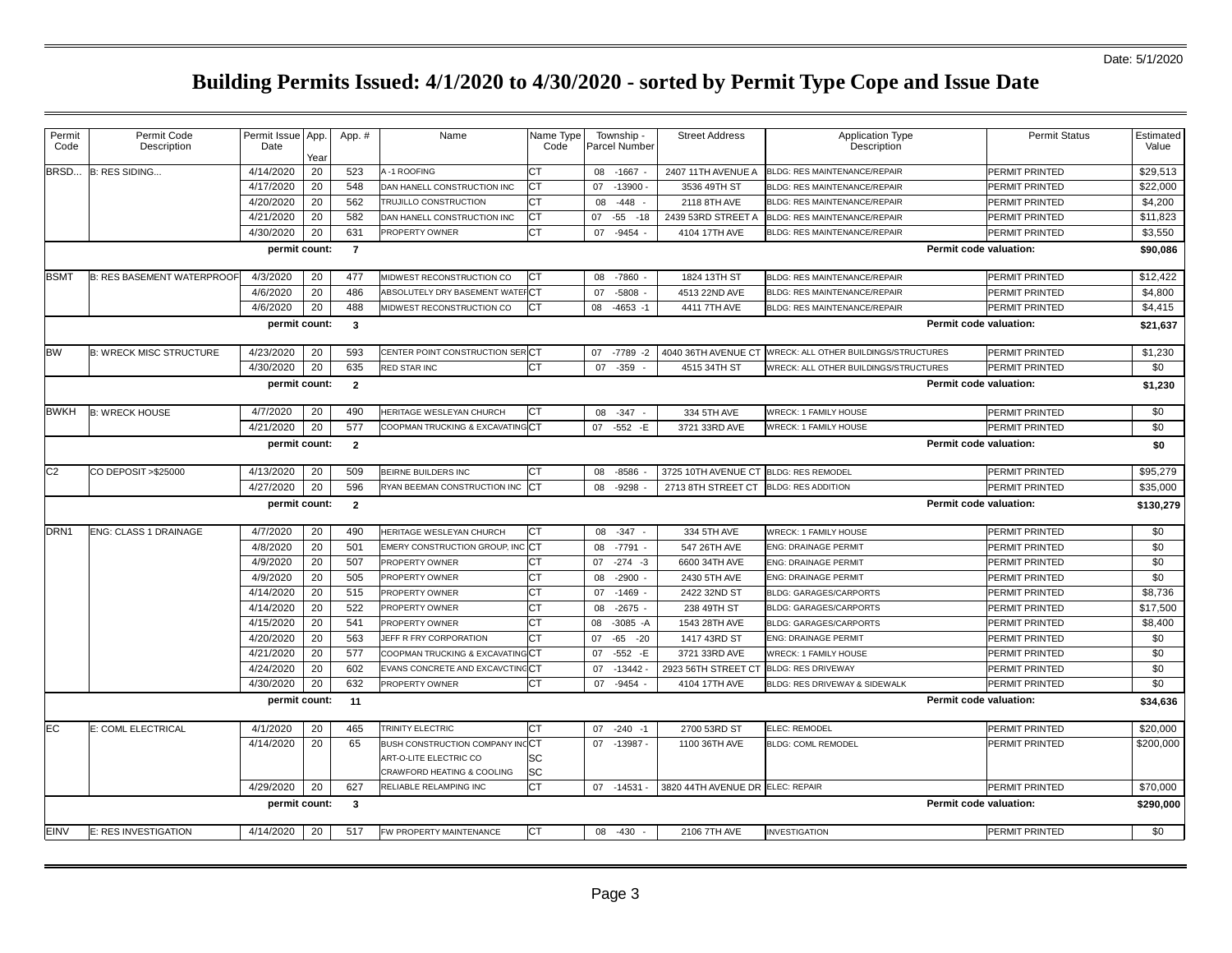## Date: 5/1/2020

| Permit<br>Code | Permit Code<br>Description | Permit Issue App.<br>Date | Year | App. #                  | Name                                                                                       | Name Type<br>Code           | Township -<br>Parcel Number | <b>Street Address</b>                  | Application Type<br>Description      | <b>Permit Status</b>      | Estimated<br>Value |
|----------------|----------------------------|---------------------------|------|-------------------------|--------------------------------------------------------------------------------------------|-----------------------------|-----------------------------|----------------------------------------|--------------------------------------|---------------------------|--------------------|
|                |                            | permit count:             |      | $\overline{1}$          |                                                                                            |                             |                             |                                        |                                      | Permit code valuation:    | \$0                |
| ENA            | <b>B: RES SIDEWALK</b>     | 4/20/2020                 | 20   | 563                     | JEFF R FRY CORPORATION                                                                     | СT                          | 07 -65 -20                  | 1417 43RD ST                           | <b>ENG: DRAINAGE PERMIT</b>          | PERMIT PRINTED            | \$0                |
|                |                            | 4/30/2020                 | 20   | 632                     | PROPERTY OWNER                                                                             | <b>CT</b>                   | 07 -9454 -                  | 4104 17TH AVE                          | BLDG: RES DRIVEWAY & SIDEWALK        | PERMIT PRINTED            | \$0                |
|                |                            | permit count:             |      | $\overline{2}$          |                                                                                            |                             |                             |                                        |                                      | Permit code valuation:    | \$0                |
| <b>ENB</b>     | <b>B: RES DRIVEWAY</b>     | 4/1/2020                  | 19   | 1540                    | HAZELWOOD HOMES INC<br>DEMARLIE MAINTENANCE<br>VANOPDORP ELECTRIC INC.<br>SCHEBLER COMPANY | СT<br><b>SC</b><br>SC<br>SC | 07 -14966 -                 | 4206 33RD AVE                          | BLDG:RES/NEW, SINGLE FAMILY DETACHED | PERMIT PRINTED            | \$293,500          |
|                |                            | 4/15/2020                 | 20   | 518                     | PROPERTY OWNER                                                                             | СT                          | $-229 -$<br>08              | 2640 16TH ST                           | <b>BLDG: RES DRIVEWAY</b>            | PERMIT PRINTED            | \$0                |
|                |                            | 4/24/2020                 | 20   | 602                     | EVANS CONCRETE AND EXCAVCTIN                                                               | clC⊤                        | 07<br>$-13442 -$            | 2923 56TH STREET CT BLDG: RES DRIVEWAY |                                      | PERMIT PRINTED            | \$0                |
|                |                            | 4/30/2020                 | 20   | 632                     | PROPERTY OWNER                                                                             | <b>CT</b>                   | $-9454$<br>07               | 4104 17TH AVE                          | BLDG: RES DRIVEWAY & SIDEWALK        | PERMIT PRINTED            | \$0                |
|                |                            | permit count:             |      | $\overline{\mathbf{4}}$ |                                                                                            |                             |                             |                                        |                                      | Permit code valuation:    | \$293,500          |
| ER             | <b>E: RES ELECTRICAL</b>   | 4/1/2020                  | 20   | 466                     | MOXIE SOLAR                                                                                | СT                          | -7962<br>08                 | 1905 14TH ST                           | ELEC: SERVICE                        | FINAL INSPECTION COMPLETE | \$0                |
|                |                            | 4/8/2020                  | 20   | 424                     | TAYLOR HOME IMPROVEMENTS<br>POINT ELECTRIC                                                 | СT<br>SC                    | 08<br>-3032                 | 2519 4TH ST                            | <b>BLDG: MISC STRUCTURE</b>          | PERMIT PRINTED            | \$10,000           |
|                |                            | 4/9/2020                  | 20   | 504                     | PIZANO ELECTRIC INC                                                                        | <b>CT</b>                   | 08<br>$-6405 - B$           | 2515 11TH AVE                          | <b>ELEC: SERVICE</b>                 | FINAL INSPECTION COMPLETE | \$1,700            |
|                |                            | 4/13/2020                 | 20   | 445                     | PROPERTY OWNER<br><b>ROB'S PLUMBING</b><br>LOVE ELECTRIC OF THE QUAD CITI                  | <b>CT</b><br>SC<br>SC       | 08<br>$-8438$               | 1670 30TH AVE                          | <b>BLDG: RES MAINTENANCE/REPAIR</b>  | PERMIT PRINTED            | \$3,000            |
|                |                            | 4/14/2020                 | 20   | 521                     | <b>CULLEN ELECTRIC SERVICE</b>                                                             | СT                          | $-359$<br>07                | 3330 47TH AVE                          | <b>ELEC: REPAIR</b>                  | PERMIT PRINTED            | \$0                |
|                |                            | 4/14/2020                 | 20   | 524                     | ELECTRIC DOCTOR SERVICE LLC                                                                | <b>CT</b>                   | $-8090$<br>07               | 3505 26TH AVENUE B                     | ELEC: WIRING, MISC                   | FINAL INSPECTION COMPLETE | \$0                |
|                |                            | 4/17/2020                 | 20   | 550                     | ADVANTAGE ELCTRL SERVICES INC                                                              | СT                          | $-359$<br>07                | 3410 46TH AVE                          | ELEC: REPAIR                         | PERMIT PRINTED            | \$900              |
|                |                            | 4/17/2020                 | 20   | 549                     | ADVANTAGE ELCTRL SERVICES INC                                                              | СT                          | $-359$<br>07                | 3410 45TH AVE                          | ELEC: TEMPORARY SERVICE              | PERMIT PRINTED            | \$600              |
|                |                            | 4/21/2020                 | 20   | 581                     | ADVANTAGE ELCTRL SERVICES INC                                                              | <b>CT</b>                   | 07<br>$-359$                | 3410 46TH AVE                          | ELEC: SERVICE                        | PERMIT PRINTED            | \$0                |
|                |                            | 4/21/2020                 | 20   | 570                     | ROCK RIVER ELECTRIC INC                                                                    | СT                          | 08<br>$-6614 - 1$           | 3221 11TH AVENUE C                     | <b>ELEC: SERVICE</b>                 | PERMIT PRINTED            | \$0                |
|                |                            | 4/23/2020                 | 20   | 164                     | PROPERTY OWNER<br>CRAWFORD COMPANY<br>ADVANTAGE ELCTRL SERVICES INC                        | СT<br>SC<br>SC              | 07<br>-359                  | 3407 42ND AVE                          | <b>BLDG: MISC STRUCTURE</b>          | PERMIT PRINTED            | \$15,150           |
|                |                            | 4/23/2020                 | 19   | 2362                    | PROPERTY OWNER<br>ADVANTAGE ELCTRL SERVICES INC                                            | СT<br>SC                    | 07 - 359 -                  | 3414 42ND AVE                          | <b>BLDG: MISC STRUCTURE</b>          | PERMIT PRINTED            | \$15,150           |
|                |                            | 4/23/2020                 | 19   | 2364                    | PROPERTY OWNER<br>ADVANTAGE ELCTRL SERVICES INC                                            | СT<br>SC                    | 07 - 359 -                  | 3417 42ND AVE                          | <b>BLDG: MISC STRUCTURE</b>          | PERMIT PRINTED            | \$15,150           |
|                |                            | 4/23/2020                 | 19   | 2365                    | PROPERTY OWNER<br>CRAWFORD COMPANY<br>ADVANTAGE ELCTRL SERVICES INC                        | СT<br>SC<br>SC              | 07 - 359 -                  | 3418 42ND AVE                          | <b>BLDG: MISC STRUCTURE</b>          | PERMIT PRINTED            | \$15,150           |
|                |                            | 4/23/2020                 | 19   | 2366                    | PROPERTY OWNER<br>ADVANTAGE ELCTRL SERVICES INC                                            | <b>CT</b><br><b>SC</b>      | 07 - 359 -                  | 3420 42ND AVE                          | <b>BLDG: MISC STRUCTURE</b>          | PERMIT PRINTED            | \$15,150           |
|                |                            | 4/27/2020                 | 20   | 600                     | FW PROPERTY MAINTENANCE                                                                    | <b>CT</b>                   | 08<br>$-2342$               | 1517 5TH ST                            | ELEC: SERVICE                        | PERMIT PRINTED            | \$0                |
|                |                            | 4/28/2020                 | 20   | 378                     | SAMPSON CONSTRUCTION<br>CENTURY ELECTRIC INC                                               | СT<br>SC                    | 07 -14491 -                 | 3431 76TH ST                           | <b>BLDG: RES ADDITION</b>            | PERMIT PRINTED            | \$22,500           |
|                |                            | permit count: 17          |      |                         |                                                                                            |                             |                             |                                        |                                      | Permit code valuation:    | \$114,450          |
| <b>ERM</b>     | E: RES ELECTRIC METER SET  | 4/13/2020                 | 20   | 508                     | FW PROPERTY MAINTENANCE                                                                    | СT                          | 08 -8596 -28                | 3713 11TH AVE                          | <b>ELEC: SERVICE</b>                 | FINAL INSPECTION COMPLETE | \$0                |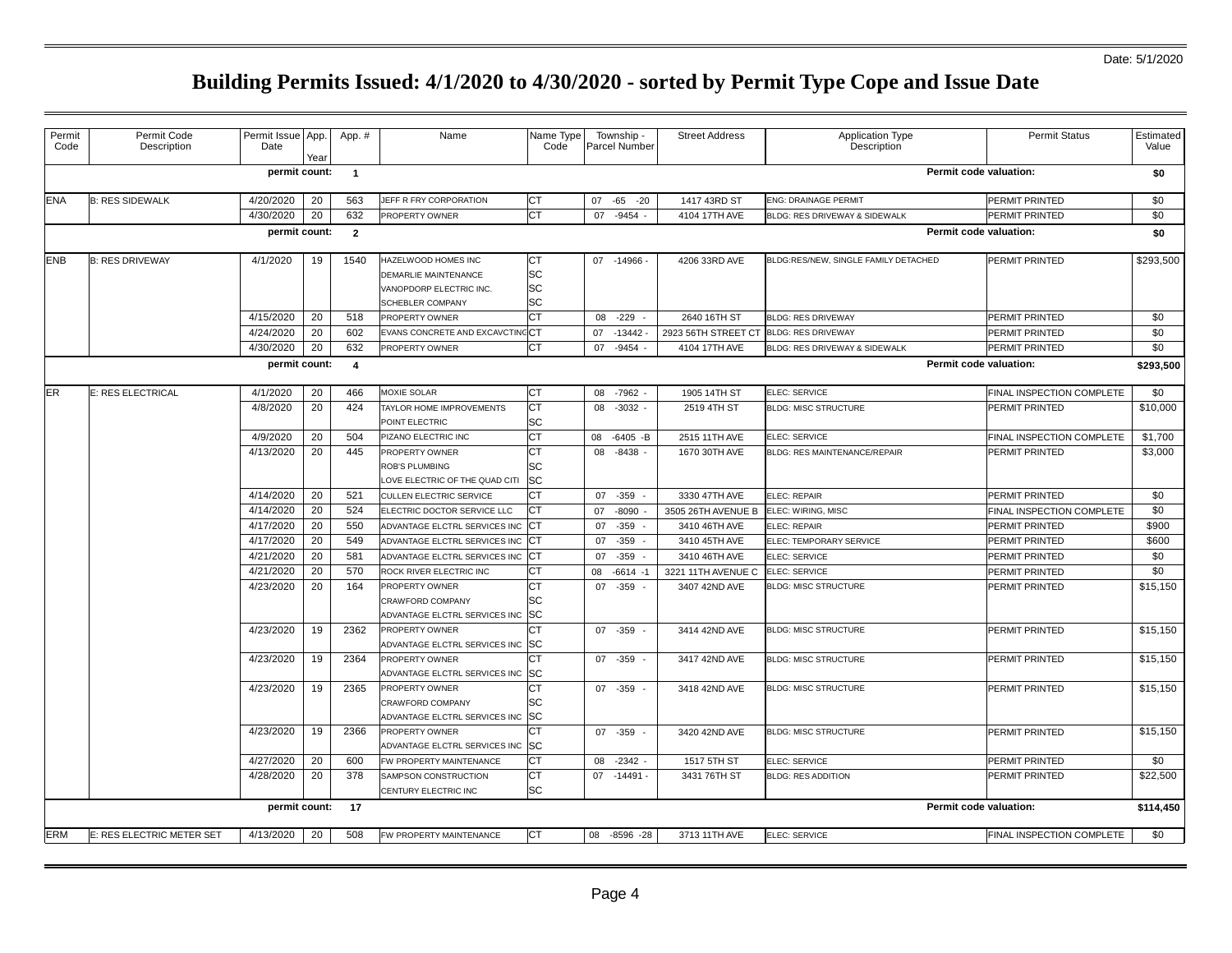## Date: 5/1/2020

| Permit<br>Code | Permit Code<br>Description    | Permit Issue App.<br>Date | Year | App. #                  | Name                            | Name Type<br>Code | Township -<br>Parcel Number | <b>Street Address</b> | <b>Application Type</b><br>Description | Permit Status             | Estimated<br>Value |
|----------------|-------------------------------|---------------------------|------|-------------------------|---------------------------------|-------------------|-----------------------------|-----------------------|----------------------------------------|---------------------------|--------------------|
|                |                               | permit count:             |      | $\overline{1}$          |                                 |                   |                             |                       |                                        | Permit code valuation:    | \$0                |
| ERM6           | E: RES ELCT MTR RECNCT (6 MO) | 4/13/2020                 | 20   | 514                     | PROPERTY OWNER                  | СT                | $-359 -$<br>07              | 3330 47TH AVE         | ELCT: ELCT MTR RECONNCT AFTER 6 MONTHS | PERMIT PRINTED            | \$0                |
|                |                               | 4/13/2020                 | 20   | 510                     | PROPERTY OWNER                  | CT                | 08<br>$-9443$               | 1106 2ND ST           | ELEC: SERVICE                          | FINAL INSPECTION COMPLETE | \$0                |
|                |                               | 4/17/2020                 | 20   | 551                     | PROPERTY OWNER                  | СT                | $-4733$<br>08               | 137 54TH ST           | ELEC: SERVICE                          | PERMIT PRINTED            | \$0                |
|                |                               | Permit code valuation:    | \$0  |                         |                                 |                   |                             |                       |                                        |                           |                    |
| МC             | M: COML MECHANICAL            | 4/14/2020                 | 20   | 531                     | NORTHWEST MECHANICAL            | СT                | $-4784 - 3$<br>08           | 1501 RIVER DR         | HTG: AIR CONDITIONING, REPLACE         | PERMIT PRINTED            | \$120,000          |
|                |                               | 4/21/2020                 | 20   | 65                      | BUSH CONSTRUCTION COMPANY INCCT |                   | 07 -13987 -                 | 1100 36TH AVE         | <b>BLDG: COML REMODEL</b>              | PERMIT PRINTED            | \$200,000          |
|                |                               |                           |      |                         | ART-O-LITE ELECTRIC CO          | SC                |                             |                       |                                        |                           |                    |
|                |                               |                           |      |                         | CRAWFORD HEATING & COOLING      | SC                |                             |                       |                                        |                           |                    |
|                |                               | 4/21/2020                 | 20   | 567                     | BRADY COMPANY, J L              | СT                | $-9837 -$<br>07             | 1586 37TH AVE         | HTG: FURNACE/AC, REPLACE               | PERMIT PRINTED            | \$7,000            |
|                |                               | 4/27/2020                 | 20   | 615                     | BRADY COMPANY, J L              | CT                | 07<br>$-397 - 8$            | 400 JOHN DEERE RD     | HTG: AIR CONDITIONING, REPLACE         | PERMIT PRINTED            | \$4,954            |
|                |                               | permit count:             |      | $\overline{\mathbf{4}}$ |                                 |                   |                             |                       |                                        | Permit code valuation:    | \$331,954          |
| MR             | M: RES MECHANICAL             | 4/3/2020                  | 20   | 475                     | FREED HEATING & AC              | СT                | $-7691 -$<br>08             | 1602 11TH ST          | HTG: FURNACE/AC, REPLACE               | PERMIT PRINTED            | \$2,200            |
|                |                               | 4/8/2020                  | 20   | 495                     | FREED HEATING & AC              | CT                | $-7900$<br>08               | 2005 16TH ST          | HTG: BOILER/FURNACE, REPLACE           | PERMIT PRINTED            | \$2,850            |
|                |                               | 4/14/2020                 | 20   | 530                     | TOTAL MAINTENANCE INC           | CT                | $-10104 -$<br>07            | 5032 44TH AVE         | HTG: BOILER/FURNACE, REPLACE           | PERMIT PRINTED            | \$3,503            |
|                |                               | 4/14/2020                 | 20   | 527                     | BRADY COMPANY, J L              | СT                | $-11416 -$<br>07            | 3304 56TH ST          | HTG: FURNACE/AC, REPLACE               | PERMIT PRINTED            | \$8,000            |
|                |                               | 4/14/2020                 | 20   | 526                     | DOUG'S HEATING & AIR COND       | СT                | $-13741 -$<br>07            | 1745 30TH AVENUE DR   | HTG: FURNACE/AC, REPLACE               | PERMIT PRINTED            | \$8,717            |
|                |                               | 4/14/2020                 | 20   | 529                     | FAMILY HEATING & COOLING        | <b>CT</b>         | $-1777 -$<br>07             | 1907 34TH ST          | HTG: BOILER/FURNACE, REPLACE           | PERMIT PRINTED            | \$1,865            |
|                |                               | 4/14/2020                 | 20   | 528                     | FREED HEATING & AC              | СT                | $-2396 - B$<br>07           | 3310 39TH ST          | HTG: BOILER/FURNACE, REPLACE           | PERMIT PRINTED            | \$3,000            |
|                |                               | 4/14/2020                 | 20   | 525                     | BRADY COMPANY, J L              | СT                | $-9836 -$<br>07             | 1582 37TH AVE         | HTG: FURNACE/AC, REPLACE               | PERMIT PRINTED            | \$4,000            |
|                |                               | 4/14/2020                 | 20   | 533                     | FAMILY HEATING & COOLING        | СT                | 80<br>$-6699 - 60$          | 539 29TH AVE          | HTG: AIR CONDITIONING, REPLACE         | PERMIT PRINTED            | \$3,100            |
|                |                               | 4/21/2020                 | 20   | 565                     | BRADY COMPANY, J L              | СT                | $-10805 -$<br>07            | 4705 49TH AVE         | HTG: FURNACE/AC, REPLACE               | PERMIT PRINTED            | \$6,000            |
|                |                               | 4/22/2020                 | 20   | 583                     | PETERSEN PLUMBING AND HEATING   | : СТ              | 07<br>$-11241 -$            | 5010 52ND AVE         | ITG: FURNACE/AC, REPLACE               | PERMIT PRINTED            | \$7,000            |
|                |                               | 4/24/2020                 | 20   | 595                     | <b>BITLER HEATING</b>           | СT                | $-8090$<br>07               | 3505 26TH AVENUE B    | <b>HTG: GAS PIPING</b>                 | PERMIT PRINTED            | \$275              |
|                |                               | 4/24/2020                 | 20   | 604                     | <b>CUSH COMFORT</b>             | СT                | $-6942$<br>08               | 1630 25TH AVE         | <b>ITG: AIR CONDITIONING, REPLACE</b>  | PERMIT PRINTED            | \$4,000            |
|                |                               | 4/27/2020                 | 20   | 619                     | KALE HEATING & AC               | СT                | $-11413 -$<br>07            | 3211 56TH ST          | HTG: AIR CONDITIONING, REPLACE         | PERMIT PRINTED            | \$5,050            |
|                |                               | 4/27/2020                 | 20   | 611                     | KALE HEATING & AC               | СT                | 07<br>$-11952 -$            | 2631 45TH ST          | HTG: FURNACE/AC, REPLACE               | PERMIT PRINTED            | \$8,190            |
|                |                               | 4/27/2020                 | 20   | 613                     | JOHNSON HEATING & A/C INC       | <b>CT</b>         | 07<br>$-13996$              | 3618 72ND ST          | <b>HTG: FURNACE/AC, REPLACE</b>        | PERMIT PRINTED            | \$6,292            |
|                |                               | 4/27/2020                 | 20   | 616                     | BRADY COMPANY, J L              | СT                | $-6655$<br>07               | 3701 14TH AVE         | HTG: AIR CONDITIONING, REPLACE         | PERMIT PRINTED            | \$4,000            |
|                |                               | 4/27/2020                 | 20   | 618                     | BRADY COMPANY, J L              | СT                | $-9743 -$<br>07             | 4826 45TH AVE         | HTG: AIR CONDITIONING, REPLACE         | PERMIT PRINTED            | \$3,000            |
|                |                               | 4/27/2020                 | 20   | 612                     | TOTAL MAINTENANCE INC           | СT                | $-3096 - 8$<br>08           | 3209 4TH ST           | HTG: FURNACE/AC. REPLACE               | PERMIT PRINTED            | \$5,727            |
|                |                               | 4/27/2020                 | 20   | 607                     | <b>BITLER HEATING</b>           | СT                | $-3894 -$<br>08             | 1226 16TH ST          | HTG: FURNACE/AC, REPLACE               | PERMIT PRINTED            | \$3,400            |
|                |                               | 4/27/2020                 | 20   | 614                     | PRECISION AIR HTG & AC INC      | CT                | -4878<br>08                 | 1015 13TH AVE         | ITG: FURNACE/AC, REPLACE               | PERMIT PRINTED            | \$5,681            |
|                |                               | 4/27/2020                 | 20   | 620                     | FREED HEATING & AC              | СT                | $-6461 - 6$<br>08           | 3006 15TH STREET A    | <b>HTG: BOILER/FURNACE, REPLACE</b>    | PERMIT PRINTED            | \$3,000            |
|                |                               | 4/27/2020                 | 20   | 610                     | GABRILSON HEATING & AC          | СT                | $-8689$<br>08               | 704 22ND AVENUE CT    | ITG: FURNACE/AC, REPLACE               | PERMIT PRINTED            | \$3,000            |
|                |                               | 4/28/2020                 | 20   | 623                     | CBC PLUMBING HEATING & AIR LLC  | CT                | $-7746$<br>08               | 2619 6TH AVE          | HTG: AIR CONDITIONING, REPLACE         | PERMIT PRINTED            | \$5,800            |
|                |                               | 4/29/2020                 | 20   | 626                     | FREED HEATING & AC              | СT                | $-3410$<br>08               | 1141 12TH AVE         | HTG: BOILER/FURNACE, REPLACE           | PERMIT PRINTED            | \$2,950            |
|                |                               | permit count:             |      | 25                      |                                 |                   |                             |                       |                                        | Permit code valuation:    | \$110,600          |
|                |                               |                           |      |                         |                                 |                   |                             |                       |                                        |                           |                    |
| <b>MRM</b>     | M: RES MECH METER SET         | 4/2/2020                  | 20   | 471                     | <b>BITLER HEATING</b>           | CТ                | $-1696$<br>08               | 1120 22ND ST          | HTG: GAS MTR RECONNECT AFTER 6 MONTHS  | PERMIT PRINTED            | \$105              |
|                |                               | 4/15/2020                 | 20   | 543                     | <b>CUSH COMFORT</b>             | СT                | $-6942 -$<br>08             | 1630 25TH AVE         | HTG: GAS MTR RECONNECT AFTER 6 MONTHS  | PERMIT PRINTED            | \$0                |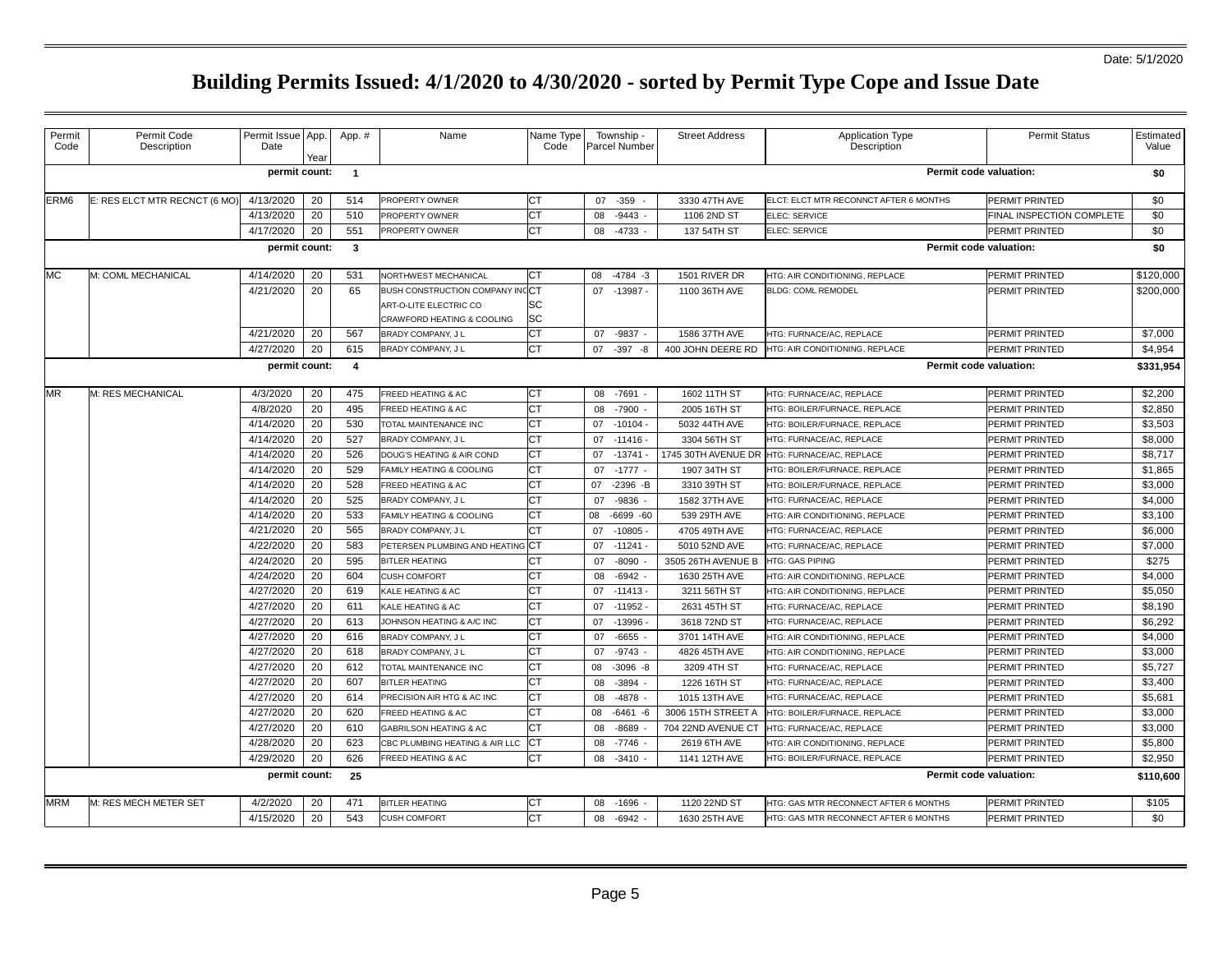| Permit<br>Code   | Permit Code<br>Description   | Permit Issue App.<br>Date | Year | App. #                  | Name                                                                                                             | Name Type<br>Code                  | Township -<br>Parcel Number | <b>Street Address</b>                   | Application Type<br>Description        | <b>Permit Status</b>                  | Estimated<br>Value |
|------------------|------------------------------|---------------------------|------|-------------------------|------------------------------------------------------------------------------------------------------------------|------------------------------------|-----------------------------|-----------------------------------------|----------------------------------------|---------------------------------------|--------------------|
|                  |                              | permit count:             |      | $\overline{2}$          |                                                                                                                  |                                    |                             |                                         |                                        | Permit code valuation:                | \$105              |
| <b>PC</b>        | P: COML PLUMBING             | 4/14/2020                 | 19   | 2471                    | WILLIAM A RANDOLPH INC<br>ALL STAR ELECTRIC, N.A. LLC<br>GIESE SHEET METAL CO INC<br><b>JB CONTRACTING CORP</b>  | СT<br>SC<br><b>SC</b><br><b>SC</b> | 07 -14482 -                 | 3930 44TH AVENUE DR BLDG: COML REMODEL  |                                        | FINAL INSPECTION COMPLETE \$1,714,684 |                    |
|                  |                              | permit count:             |      | $\overline{1}$          |                                                                                                                  |                                    |                             |                                         |                                        | Permit code valuation:                | \$1,714,684        |
| PCR <sub>6</sub> | P: RES GAS MTR RECONCT (6 MC | 4/8/2020                  | 20   | 496                     | ERICKSON PLUMBING                                                                                                | <b>CT</b>                          | -7580<br>08<br>$-1$         | 421 48TH ST                             | PLBG: GAS MTR RECONNECT AFTER 6 MONTHS | PERMIT PRINTED                        | \$500              |
|                  |                              | permit count:             |      | $\overline{1}$          |                                                                                                                  |                                    |                             |                                         |                                        | Permit code valuation:                | \$500              |
| <b>PCTY</b>      | P: IN-HOUSE PLBG REPAIRS     | 4/28/2020                 | 20   | 624                     | RYAN & ASSOCIATES INC                                                                                            | СT                                 | 08 -8272                    | 400 19TH ST                             | PLBG: IN-HOUSE REPAIRS                 | PERMIT PRINTED                        | \$3,325            |
|                  |                              | permit count:             |      | $\overline{1}$          |                                                                                                                  |                                    |                             |                                         |                                        | Permit code valuation:                | \$3,325            |
| <b>PCWH</b>      | P: COML WATER HEATER         | 4/1/2020                  | 20   | 463                     | <b>BLONDELL PLUMBING SERVICES</b>                                                                                | <b>ICT</b>                         | 07 -13752 -                 | 600 35TH AVE                            | PLBG: WATER HEATER                     | PERMIT PRINTED                        | \$1,000            |
|                  |                              | permit count:             |      | $\overline{1}$          |                                                                                                                  |                                    |                             |                                         |                                        | Permit code valuation:                | \$1,000            |
| <b>PCWS</b>      | P: CITY WATER/SEWER          | 4/1/2020                  | 20   | 468                     | RIVER BEND PLUMBING SERVICES I                                                                                   | <b>ICT</b>                         | 08 -7918                    | 1917 15TH ST                            | PLBG: SEWER REPAIR                     | FINAL INSPECTION COMPLETE             | \$2,500            |
|                  |                              | 4/3/2020                  | 20   | 479                     | RAGAN COMPANY                                                                                                    | СT                                 | 77777 -                     | 4128 69TH AVE                           | PLBG: SEWER SERVICE REPLACEMENT        | PERMIT PRINTED                        | \$82.819           |
|                  |                              | 4/6/2020                  | 20   | 485                     | RIVER BEND PLUMBING SERVICES I                                                                                   | <b>ICT</b>                         | 08<br>$-4159$               | 545 21ST AVE                            | PLBG: SEWER SERVICE REPLACEMENT        | PERMIT PRINTED                        | \$600              |
|                  |                              | 4/17/2020                 | 20   | 555                     | BRADY COMPANY, J L                                                                                               | CT                                 | $-8273$<br>08               | 428 19TH ST                             | PLBG: WATER/SEWER MAIN                 | PERMIT PRINTED                        | \$0                |
|                  |                              | permit count:             |      | $\overline{4}$          |                                                                                                                  |                                    |                             |                                         |                                        | Permit code valuation:                | \$85,919           |
| <b>PCX</b>       | P: COML EXCAVATION           | 4/21/2020                 | 20   | 569                     | QUAD CITY PLUMBING                                                                                               | СT                                 | 07 -12830 -1                | 1522 47TH AVE                           | PLBG: SEWER SERVICE REPLACEMENT        | FINAL INSPECTION COMPLETE             | \$5,000            |
|                  |                              | permit count:             |      | $\overline{1}$          |                                                                                                                  |                                    |                             |                                         |                                        | Permit code valuation:                | \$5,000            |
| <b>PDR</b>       | P: RES DISCONNECT SWR/WTR S  | 4/15/2020                 | 20   | 536                     | DEMARLIE MAINTENANCE                                                                                             | СT                                 | $-347 -$<br>08              | 334 5TH AVE                             | PLBG: DISCONNECT WATER & SEWER SERVICE | FINAL INSPECTION COMPLETE             | \$500              |
|                  |                              | 4/21/2020                 | 20   | 573                     | ERICKSON PLUMBING                                                                                                | CT                                 | $-552 - E$<br>07            | 3721 33RD AVE                           | PLBG: DISCONNECT WATER & SEWER SERVICE | FINAL INSPECTION COMPLETE             | \$1,000            |
|                  |                              | permit count:             |      | $\overline{2}$          |                                                                                                                  |                                    |                             |                                         |                                        | Permit code valuation:                | \$1,500            |
| <b>PGR</b>       | P: RES GAS PIPING            | 4/22/2020                 | 20   | 584                     | PETERSEN PLUMBING AND HEATING CT                                                                                 |                                    | 07<br>$-14055$              | 3308 44TH STREET CT                     | <b>LBG: GAS PIPING</b>                 | PERMIT PRINTED                        | \$1,000            |
|                  |                              | 4/27/2020                 | 20   | 621                     | HOMETOWN PLUMBING AND HEATING CT                                                                                 |                                    | 07 -12301                   | 3526 35TH ST                            | PLBG: GAS PIPING                       | FINAL INSPECTION COMPLETE             | \$1,350            |
|                  |                              | permit count:             |      | $\overline{\mathbf{2}}$ |                                                                                                                  |                                    |                             |                                         |                                        | Permit code valuation:                | \$2,350            |
| <b>PR</b>        | P: RES PLUMBING              | 4/1/2020                  | 20   | 335                     | WHITE OAK BUILDING & REMODEL<br>TRI-CITY ELECTRIC COMPANY<br>DEMARLIE MAINTENANCE                                | <b>CT</b><br>SC<br>SC              | $-4653 - B$<br>08           | 601 45TH ST                             | <b>BLDG: RES REMODEL</b>               | PERMIT PRINTED                        | \$13,700           |
|                  |                              | 4/1/2020                  | 20   | 467                     | HOMETOWN PLUMBING AND HEATIN                                                                                     | ١CТ                                | $-6513 -$<br>08             | 2807 17TH ST                            | PLBG: INSTALLATION, RESIDENTIAL        | PERMIT PRINTED                        | \$9,500            |
|                  |                              | 4/2/2020                  | 20   | 469                     | LENNY DESANTIAGO PLUMBING                                                                                        | CT                                 | -4286<br>08                 | 2426 14TH AVE                           | PLBG: INSTALLATION, RESIDENTIAL        | PERMIT PRINTED                        | \$3,900            |
|                  |                              | 4/2/2020                  | 20   | 470                     | <b>TOUM PLUMBING</b>                                                                                             | CT                                 | 08<br>$-7110 -$             | 1821 10TH ST                            | PLBG: INSTALLATION, RESIDENTIAL        | PERMIT PRINTED                        | \$0                |
|                  |                              | 4/9/2020                  | 20   | 337                     | BEAVER BUILDERS INC<br>HANSSEN ELECTRIC<br><b>GABRILSON HEATING &amp; AC</b><br><b>AERO PLUMBING AND HEATING</b> | СT<br>SC<br>SC<br>SC               | $-15036 -$<br>07            | 6104 34TH AVENUE A CT BLDG: RES REMODEL |                                        | PERMIT PRINTED                        | \$21,000           |
|                  |                              | 4/15/2020                 | 20   | 534                     | <b>BLONDELL PLUMBING SERVICES</b>                                                                                | SC                                 | 08<br>$-6817 -28$           | 2309 9TH AVE                            | PLBG: INSTALLATION, RESIDENTIAL        | PERMIT PRINTED                        | \$3,000            |
|                  |                              | 4/22/2020                 | 19   | 2121                    | CARLOS CUSTOM BUILT CABINETS                                                                                     | <b>CT</b>                          | $-5244 -$<br>08             | 1311 3RD STREET A                       | <b>BLDG: RES REMODEL</b>               | PERMIT PRINTED                        | \$25,000           |